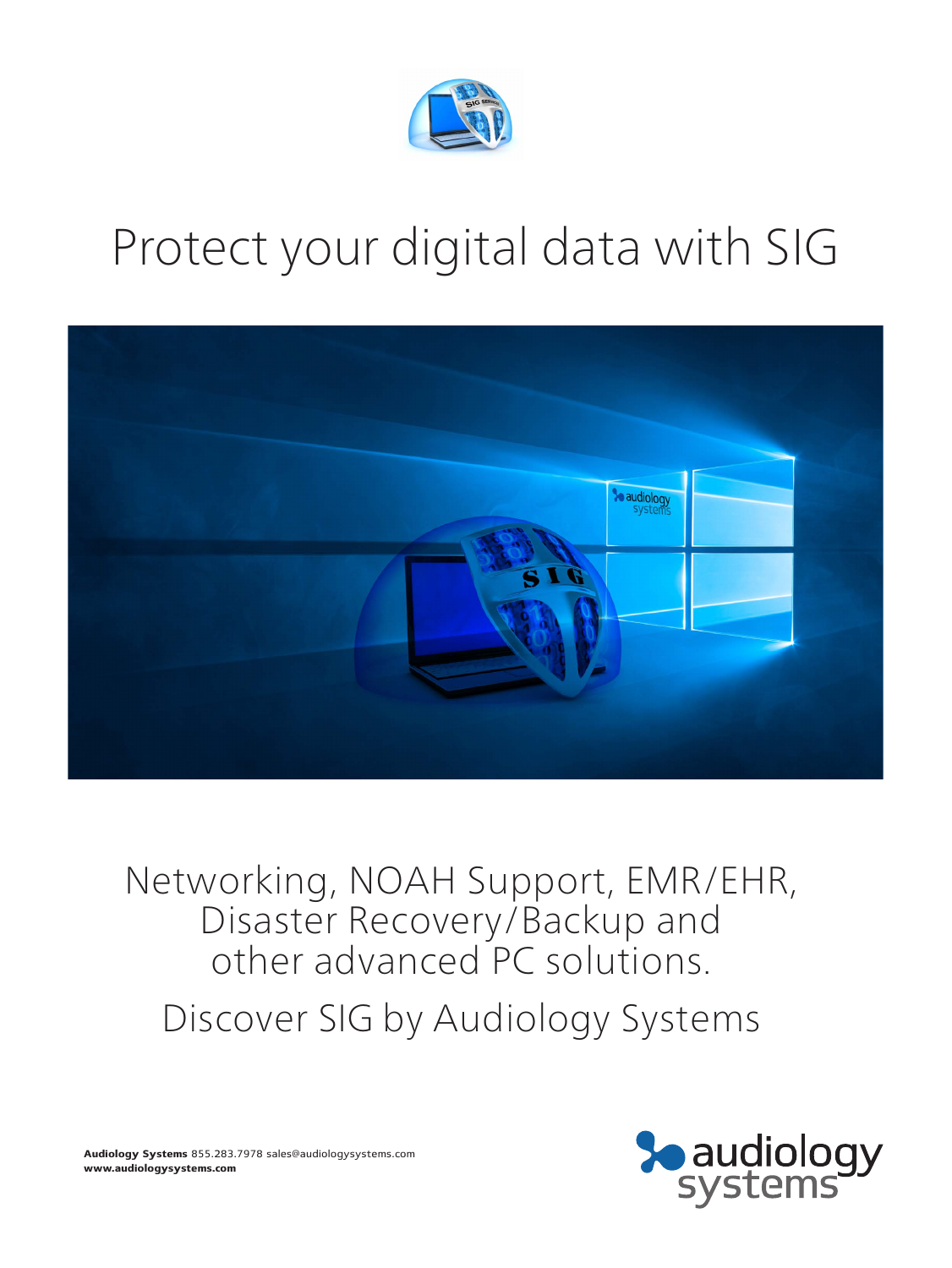# What can SIG do for you?



• Customer Software Training (OTObase, Noah, etc.)

SIG or the Software Integration Group is one of many services offered by Audiology Systems. SIG aims to support the entire customer experience from NOAH networking and support, to data security and EMR/EHR, and even Disaster Recovery/Backup.

System Restore Software

The majority of Audiology products sold today are PC based and network compatible. In order to take full advantage of those platforms, SIG was developed to

ensure customers a better workflow, data security and the optimum PC experience. SIG determines the need for & installs as necessary hardware such as Wi-Fi adaptors or software such as OTObase®. SIG also provides services such as networking and training.

SIG is a Service you will grow to trust and rely on – it's unique in our industry and provides value never before seen.

Discover the security of Network attached storage (NAS)and protect your valuable data for a fraction of what it would cost without a solution in place.

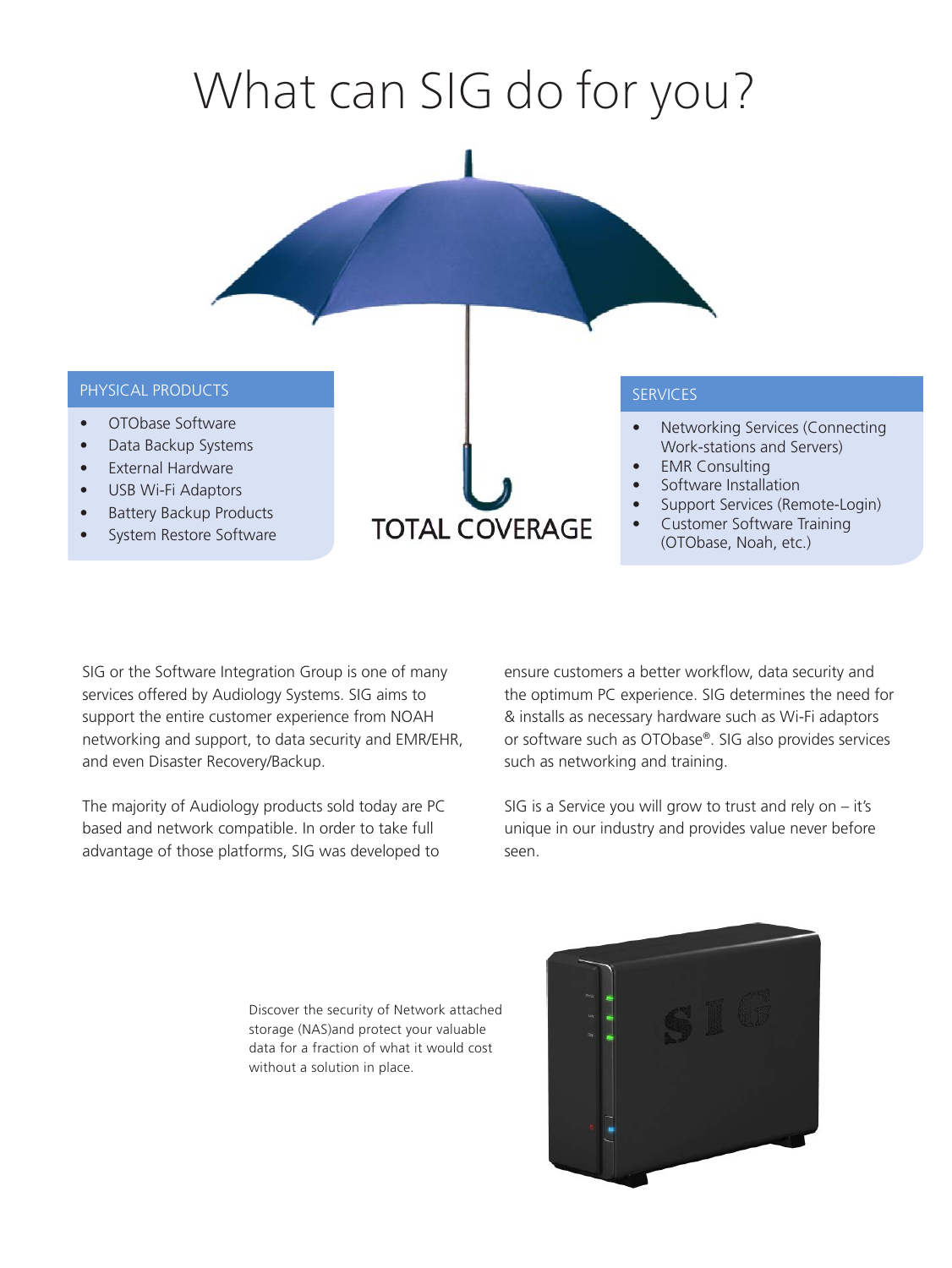## One database – One connection – One integration

OTObase® is a new database module that gives you an easier way to connect audiology patient data to EMR. With OTObase, one integration is all you need. You save time, resources and money.

#### **Unmatched compatibility**

OTObase saves you time building separate integrations. Compatible with all major audiology equipment and all major brands, OTObase also works with most midto-large sized EMR/EHR systems like EPIC, AllScripts or AllMeds, and supports HL7 and Noah 4 interfaces.

#### **Easy to learn, use and manage**

OTObase saves on IT resources. The user interface has the same look and feel as Noah, so you spend less time on support questions. OTObase is also easy to manage. It's built with quality software based on industry standards that support Microsoft-based solutions. You can add and delete users easily. Tight Active Directory integration and Windows-authenticated users enable centralized and efficient user management.

#### **Cost-effective and affordable**

OTObase saves you money, too. OTObase is modular, so you pay only for what you need. OTObase works with your existing Noah database or as a standalone database with OTOsuite®.

Help your audiology department connect to EMR quickly and easily with OTObase. And treat yourself to more time, resources and savings.

#### KEY FEATURES

- Supports HL7 and Noah interfaces
- Compatible with EMR/HER systems, including EPIC, AllScripts, AllMeds
- Works with all major audiology equipment and systems
- Looks and feels just like Noah
- HIPAA Compliant
- HL7 version 2.x